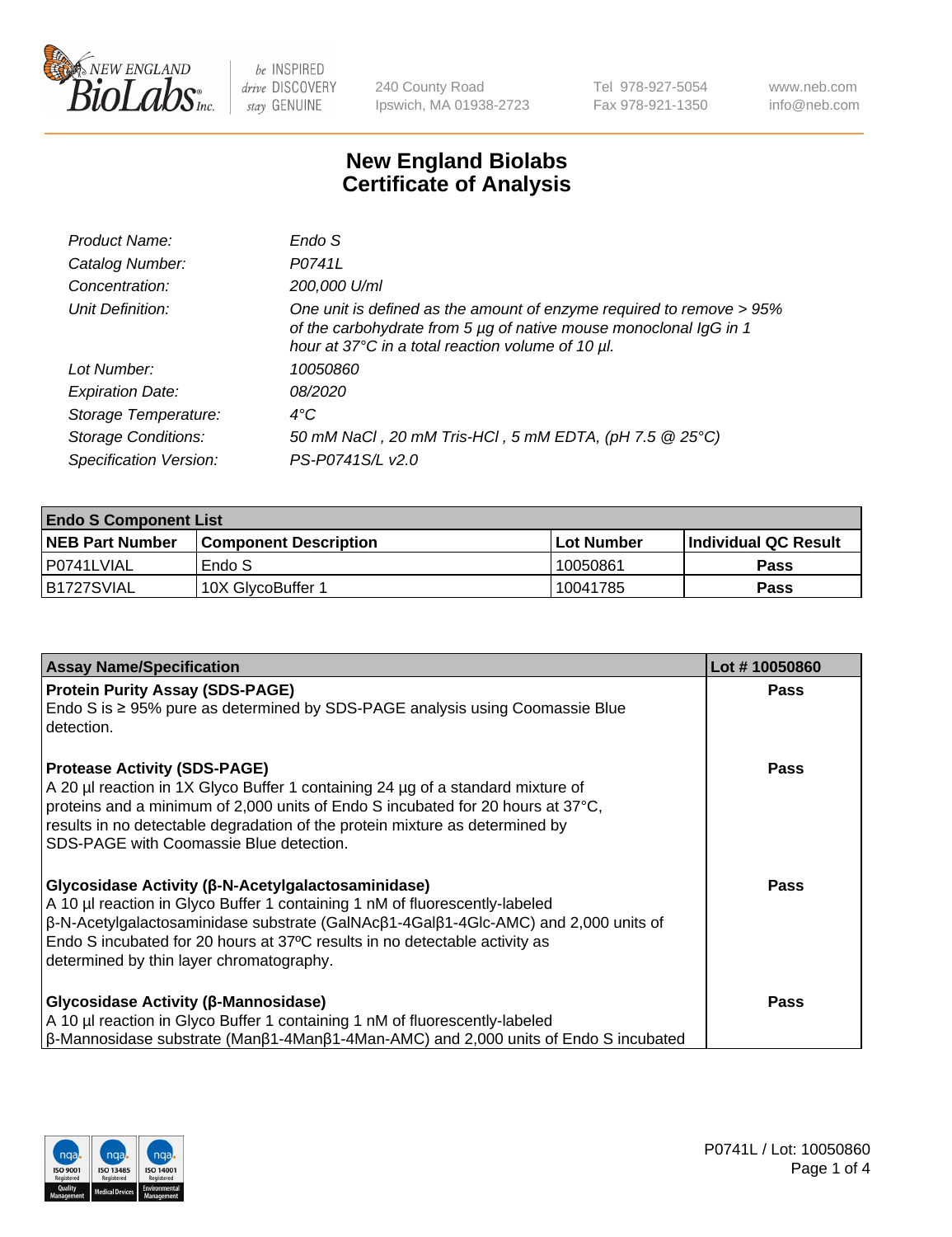

240 County Road Ipswich, MA 01938-2723 Tel 978-927-5054 Fax 978-921-1350

www.neb.com info@neb.com

| <b>Assay Name/Specification</b>                                                                                                                                                                                                                                                                                                                                      | Lot #10050860 |
|----------------------------------------------------------------------------------------------------------------------------------------------------------------------------------------------------------------------------------------------------------------------------------------------------------------------------------------------------------------------|---------------|
| for 20 hours at 37°C results in no detectable activity as determined by thin layer<br>chromatography.                                                                                                                                                                                                                                                                |               |
| Glycosidase Activity (β-Xylosidase)<br>A 10 µl reaction in Glyco Buffer 1 containing 1 nM of fluorescently-labeled<br>$\beta$ -Xylosidase substrate (Xyl $\beta$ 1-4Xyl $\beta$ 1-4Xyl $\beta$ 1-4Xyl-AMC) and 2,000 units of Endo S<br>incubated for 20 hours at 37°C results in no detectable activity as determined by<br>thin layer chromatography.              | <b>Pass</b>   |
| Glycosidase Activity (α-N-Acetylgalactosaminidase)<br>A 10 µl reaction in Glyco Buffer 1 containing 1 nM of fluorescently-labeled<br>α-N-Acetylgalactosaminidase substrate (GalNAcα1-3(Fucα1-2)Galβ1-4Glc-AMC) and 2,000<br>units of Endo S incubated for 20 hours at 37°C results in no detectable activity as<br>determined by thin layer chromatography.          | <b>Pass</b>   |
| Glycosidase Activity (a-Glucosidase)<br>A 10 µl reaction in Glyco Buffer 1 containing 1 nM of fluorescently-labeled<br>α-Glucosidase substrate (Glcα1-6Glcα1-4Glc-AMC) and 2,000 units of Endo S incubated<br>for 20 hours at 37°C results in no detectable activity as determined by thin layer<br>chromatography.                                                  | Pass          |
| Glycosidase Activity (ß1-4 Galactosidase)<br>A 10 µl reaction in Glyco Buffer 1 containing 1 nM of fluorescently-labeled<br>$\beta$ -Galactosidase substrate (Gal $\beta$ 1-4GlcNAc $\beta$ 1-3Gal $\beta$ 1-4Glc -AMC) and 2,000 units of Endo<br>S incubated for 20 hours at 37°C results in no detectable activity as determined by<br>thin layer chromatography. | <b>Pass</b>   |
| Glycosidase Activity (α-Neuraminidase)<br>A 10 µl reaction in Glyco Buffer 1 containing 1 nM of fluorescently-labeled<br>α-Neuraminidase substrate (Neu5Acα2-3Galβ1-3GlcNAcβ1-3Galβ1-4Glc-AMC) and 2,000<br>units of Endo S incubated for 20 hours at 37°C results in no detectable activity as<br>determined by thin layer chromatography.                          | <b>Pass</b>   |
| Glycosidase Activity (β1-3 Galactosidase)<br>A 10 µl reaction in Glyco Buffer 1 containing 1 nM of fluorescently-labeled<br>$\beta$ -Galactosidase substrate (Gal $\beta$ 1-3GlcNAc $\beta$ 1-4Gal $\beta$ 1-4Glc-AMC) and 2,000 units of Endo<br>S incubated for 20 hours at 37°C results in no detectable activity as determined by<br>thin layer chromatography.  | Pass          |
| Glycosidase Activity (α1-3 Mannosidase)<br>A 10 µl reaction in Glyco Buffer 1 containing 1 nM of fluorescently-labeled<br>α-Mannosidase substrate (Μanα1-3Μanβ1-4GlcNAc-AMC) and 2,000 units of Endo S<br>incubated for 20 hours at 37°C results in no detectable activity as determined by                                                                          | Pass          |

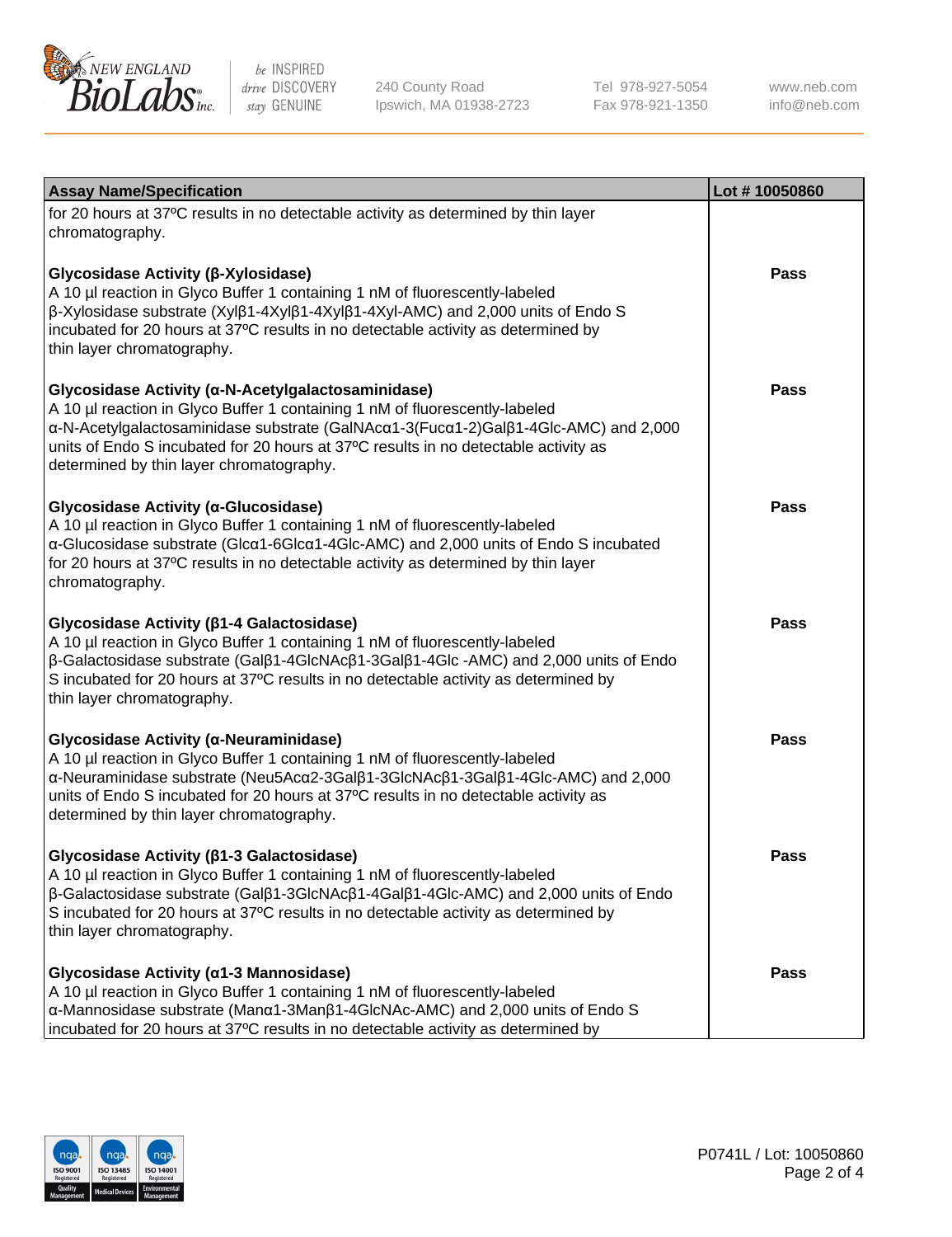

240 County Road Ipswich, MA 01938-2723 Tel 978-927-5054 Fax 978-921-1350 www.neb.com info@neb.com

| <b>Assay Name/Specification</b>                                                                                                                                                                                                                                                                                                                                              | Lot #10050860 |
|------------------------------------------------------------------------------------------------------------------------------------------------------------------------------------------------------------------------------------------------------------------------------------------------------------------------------------------------------------------------------|---------------|
| thin layer chromatography.                                                                                                                                                                                                                                                                                                                                                   |               |
| Glycosidase Activity (α1-3 Galactosidase)<br>A 10 µl reaction in Glyco Buffer 1 containing 1 nM of fluorescently-labeled<br>α-Galactosidase substrate (Galα1-3Galβ1-4GlcNAc-AMC) and 2,000 units of Endo S<br>incubated for 20 hours at 37°C results in no detectable activity as determined by<br>thin layer chromatography.                                                | Pass          |
| Glycosidase Activity (α1-6 Mannosidase)<br>A 10 µl reaction in Glyco Buffer 1 containing 1 nM of fluorescently-labeled<br>α-Mannosidase substrate (Manα1-6Manα1-6(Manα1-3)Man-AMC) and 2,000 units of Endo S<br>incubated for 20 hours at 37°C results in no detectable activity as determined by<br>thin layer chromatography.                                              | <b>Pass</b>   |
| Glycosidase Activity (a1-6 Galactosidase)<br>A 10 µl reaction in Glyco Buffer 1 containing 1 nM of fluorescently-labeled<br>α-Galactosidase substrate (Galα1-6Galα1-6Glcα1-2Fru-AMC) and 2,000 units of Endo S<br>incubated for 20 hours at 37°C results in no detectable activity as determined by<br>thin layer chromatography.                                            | Pass          |
| Glycosidase Activity (α1-3 Fucosidase)<br>A 10 µl reaction in Glyco Buffer 1 containing 1 nM of fluorescently-labeled<br>α-Fucosidase substrate (Fucα1-3Galβ1-4GlcNAcβ1-3Galβ1-4Glc-AMC) and 2,000 units of<br>Endo S incubated for 20 hours at 37°C results in no detectable activity as<br>determined by thin layer chromatography.                                        | <b>Pass</b>   |
| Glycosidase Activity (α1-2 Fucosidase)<br>A 10 µl reaction in Glyco Buffer 1 containing 1 nM of fluorescently-labeled<br>α-Fucosidase substrate (Fucα1-2Galβ1-4Glc-AMC) and 2,000 units of Endo S incubated<br>for 20 hours at 37°C results in no detectable activity as determined by thin layer<br>chromatography.                                                         | <b>Pass</b>   |
| Glycosidase Activity (Endo F1, F2, H)<br>A 10 µl reaction in Glyco Buffer 1 containing 1 nM of fluorescently-labeled Endo F1,<br>F2, H substrate (Dansylated invertase high mannose) and 2,000 units of Endo S<br>incubated for 20 hours at 37°C results in no detectable activity as determined by<br>thin layer chromatography.                                            | Pass          |
| <b>Functional Test (Magnetic Beads, Enzyme Removal)</b><br>Magnetic chitin beads (50 µl) were equilibrated and incubated with 2,000 units of<br>Endo S in 300 µl of 50mM ammonium formate, pH 4.4. The beads were pelleted using a<br>magnetic separation rack. No Endo S was detected in the supernatant as determined by<br>activity assay and mass spectrometry analysis. | Pass          |